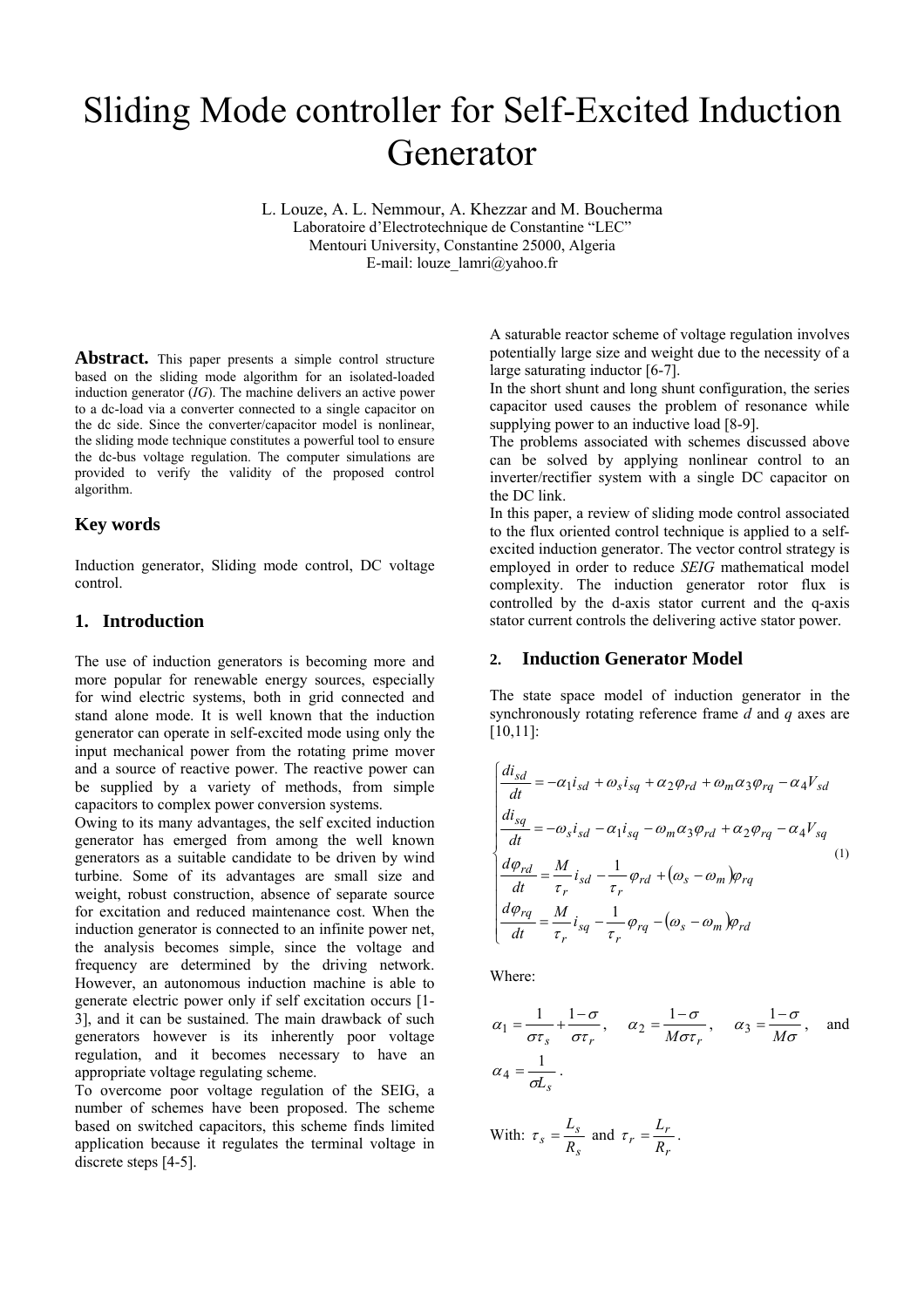And the model of the PWM converter is:

$$
\begin{cases}\nV_{sd} = \frac{1}{2} S_d V_{dc} \\
V_{sq} = \frac{1}{2} S_q V_{dc}\n\end{cases}
$$
\n(2)

$$
C\frac{dV_{dc}}{dt} = \frac{1}{2}\Big(S_d i_{sd} + S_q i_{sq}\Big) - \frac{V_{dc}}{R}
$$
 (3)

Where  $S_d$  and  $S_q$  are the Park's transformation of the switching functions  $S_a$ ,  $S_b$  and  $S_c$  for the PWM technique and their state is defined by the following function:

$$
S_k = \begin{cases} +1, & \overline{S}_k = -1 \\ -1, & \overline{S}_k = +1 \end{cases} \quad \text{for } k = a, b, c
$$

When the induction generator is operated under the vector control conditions, the rotor flux estimator can be expressed as ( $\varphi_{rd} = \varphi_r$  and  $\varphi_{ra} = 0$ ):

$$
\frac{d\varphi_r}{dt} = \frac{M}{\tau_r} i_{sd} - \frac{1}{\tau_r} \varphi_r
$$
\n(4)

And the synchronous frame velocity is given by:

$$
\omega_s = \omega + \frac{M}{\tau_r} \frac{i_{sd}}{\varphi_r} \tag{5}
$$

The variables to be controlled are the rotor flux *φr* and the DC voltage  $V_{dc}$  in the DC side.

# **3. Cascade Sliding Mode Control**

#### *A. General concept*

The variable structure system and their associated sliding regimes are characterized by a discontinuous nature of the control action with which a desired dynamic of the system is obtained by choosing appropriate sliding surfaces. The control actions provide the switching between subsystems which give a desired behavior of the closed loop system [10], [12-16].

The general form of sliding surface which guarantees the convergence of the state  $x$  to its reference  $x^*$  is given as follows:

$$
S(x) = \left(\frac{d}{dt} + \lambda\right)^{r-1} \left(x^* - x\right) \tag{6}
$$

Where *r* is the degree of the sliding surface and  $\lambda$  is a strictly positive constant.

It is the first convergence condition which permits dynamic system to converge to wards the sliding surfaces. It is a question of formulating a positive scalar function  $V(x) > 0$  for the system states variables which are defined by the following Lyapunov function:

$$
V(x) = \frac{1}{2}S^2(x)
$$
 (7)

To cause the Lyapunov function decreases, it is necessary to ensure that its derivative is negative. This is checked if:

$$
\dot{S}(x)S(x) < 0\tag{8}
$$

Now, to define the control algorithm for the induction generator, it contains two terms, first for the exact linearization, the second discontinuous one for the system stability.

$$
U_c = U_{eq} + U_n \tag{9}
$$

-  $U_{eq}$  is calculated starting from the expression  $\dot{S}(x) = 0$  $-U_n$  is given to guarantee the attractivity of the variable to be controlled towards the commutation surface.

To find the control expression  $U_c$ , let us consider a class of nonlinear system described by the following equation:

$$
\dot{x} = f(x) + gU_c \tag{10}
$$

Where:

*x* state vector,

*Uc* control inputs,

*f, g* smooth vector fields,

Therefore:

$$
\dot{S}(x) = \frac{\partial S}{\partial t} = \frac{\partial S}{\partial x} \frac{\partial x}{\partial t}
$$
\n(11)

We substitute  $(9)$  and  $(10)$  into  $(11)$ , we get:

$$
\dot{S}(x) = \frac{\partial S}{\partial x} \left( f(x) + gU_{eq} \right) + \frac{\partial S}{\partial x} gU_n \tag{12}
$$

When the sliding mode is reached the surface is cancelled and consequently its derivative also  $\dot{S} = 0$ 

Therefore the equivalent control  $U_{eq}$  can be written as:

$$
U_{eq} = -\left(\frac{\partial S}{\partial x}g\right)^{-1} \frac{\partial S}{\partial x}f(x)
$$
 (13)

By replacing  $U_{eq}$  in (12), we obtain:

$$
\dot{S}(x) = \frac{\partial S}{\partial x} g U_n \tag{14}
$$

And the attractivity condition expressed by (8) becomes:

$$
S(x)\frac{\partial S}{\partial x}gU_n\tag{15}
$$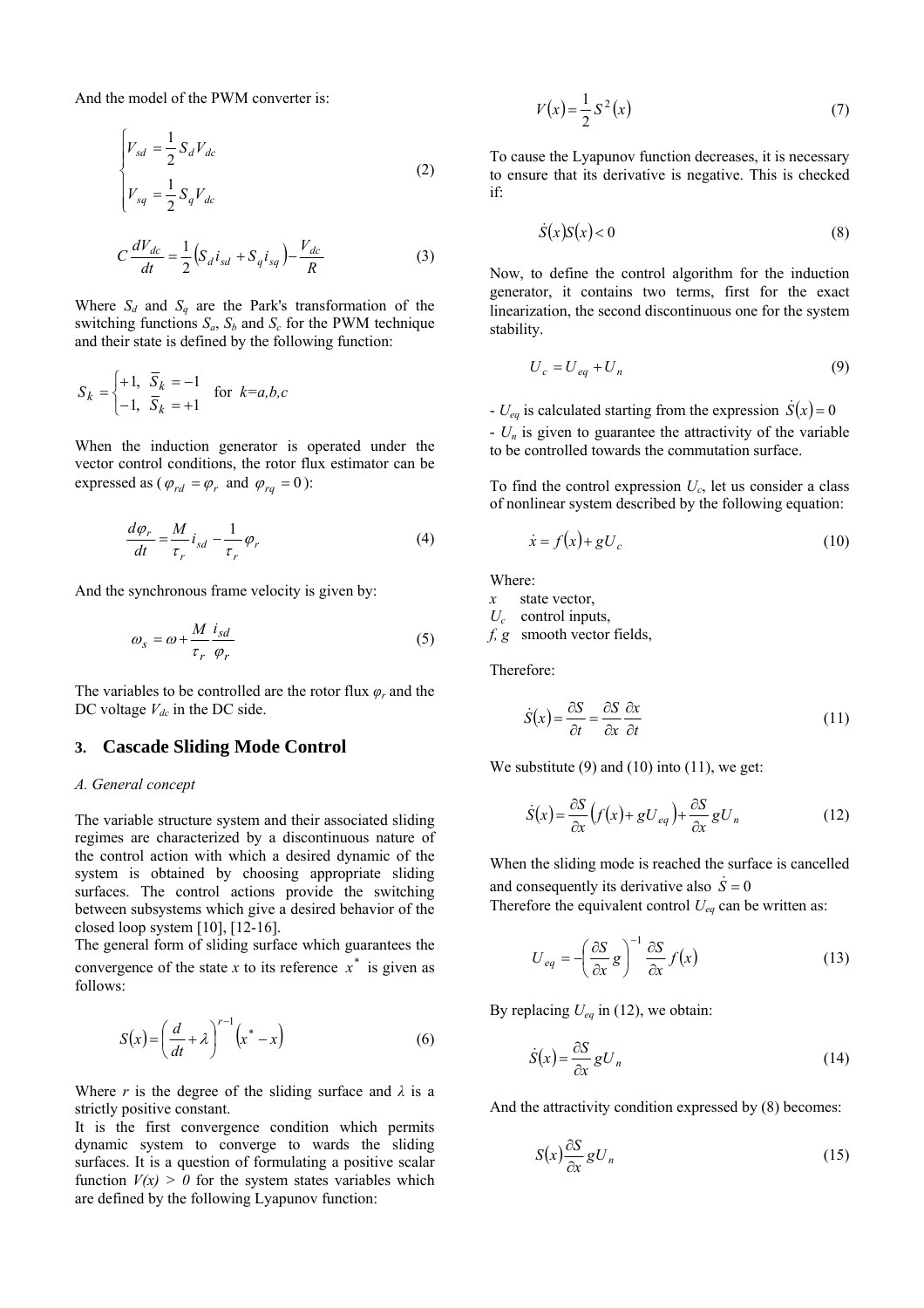

Fig. 1. Control structure proposed

In order to satisfy this condition, the sign of  $U_n$  must be opposed to the one of  $S(x) \frac{\partial S}{\partial x} g$ . The simplest equation is the form of relay:

$$
U_n = k \cdot \text{sign}(S) \tag{16}
$$

### *B. Application to the SEIG control*

In this study, the sliding mode theory is applied to the rotor field oriented induction generator model, in such a way as to obtain simple surfaces. The proposed Self-Excited Induction Generator SEIG control scheme is shown in Fig. 4. It consists of an SEIG, a three phase converter connected to the IG terminals, a DC link voltage and finally a DC load in the DC side converter.

For the *IG* sliding mode controllers design, four switching surfaces are chosen as:

$$
\begin{cases}\nS_1(\varphi_r) = \varphi_r - \varphi_r^* \\
S_2(i_{sd}) = i_{sd} - i_{sd}^* \\
S_3(V_{dc}) = V_{dc} - V_{dc}^* \\
S_4(i_{sq}) = i_{sq} - i_{sq}^* \n\end{cases}
$$
\n(17)

In order that  $S \rightarrow 0$  in finite time, the control law is designed such that:

$$
\begin{bmatrix} \dot{S}_1 \\ \dot{S}_2 \\ \dot{S}_3 \\ \dot{S}_4 \end{bmatrix} = - \begin{bmatrix} k_1 sign(S_1) \\ k_2 sign(S_2) \\ k_3 sign(S_3) \\ k_4 sign(S_4) \end{bmatrix}
$$
 (18)

We have:

$$
\dot{S}_1 = \dot{\phi}_r - \dot{\phi}_r^* \tag{19}
$$

Eqs 4. and 19 yield:

$$
\frac{M}{\tau_r} i_{sd} - \frac{1}{\tau_r} \varphi_r = -k_1 sign(S_1)
$$
\n(20)

The direct stator current set value is deduced as:

$$
i_{sd}^* = \frac{\tau_r}{M} \left( -k_1 sign(S_1) + \frac{1}{\tau_r} \varphi_r \right)
$$
 (21)

With the same manner, the direct stator current surface derivative is:

$$
\dot{S}_2 = \dot{i}_{sd} - \dot{i}_{sd}^* \tag{22}
$$

So:

$$
-\alpha_1 i_{sd} + \omega_s i_{sq} + \alpha_2 \varphi_{rd} - \alpha_4 V_{sd} - i_{sd}^* = -k_2 sign(S_2)(23)
$$

Taking into account the Eqs. 1 and 20, we obtain:

$$
V_{sd}^* = \frac{1}{\alpha_4} \Big( k_2 sign(S_2) - \alpha_1 i_{sd} + \omega_s i_{sq} + \alpha_2 \varphi_r - i_{sd}^* \Big) \tag{24}
$$

The best way to calculate the  $V_{dc}$  area is to put it into the following form:

$$
P^* = V_{dc} I_{dc} = V_{dc} \left( C \frac{dV_{dc}}{dt} + \frac{V_{dc}}{R} \right) \tag{25}
$$

Therefore:

$$
\frac{dV_{dc}}{dt} = \frac{1}{CV_{dc}} \left( P^* - \frac{V_{dc}^2}{R} \right) \tag{26}
$$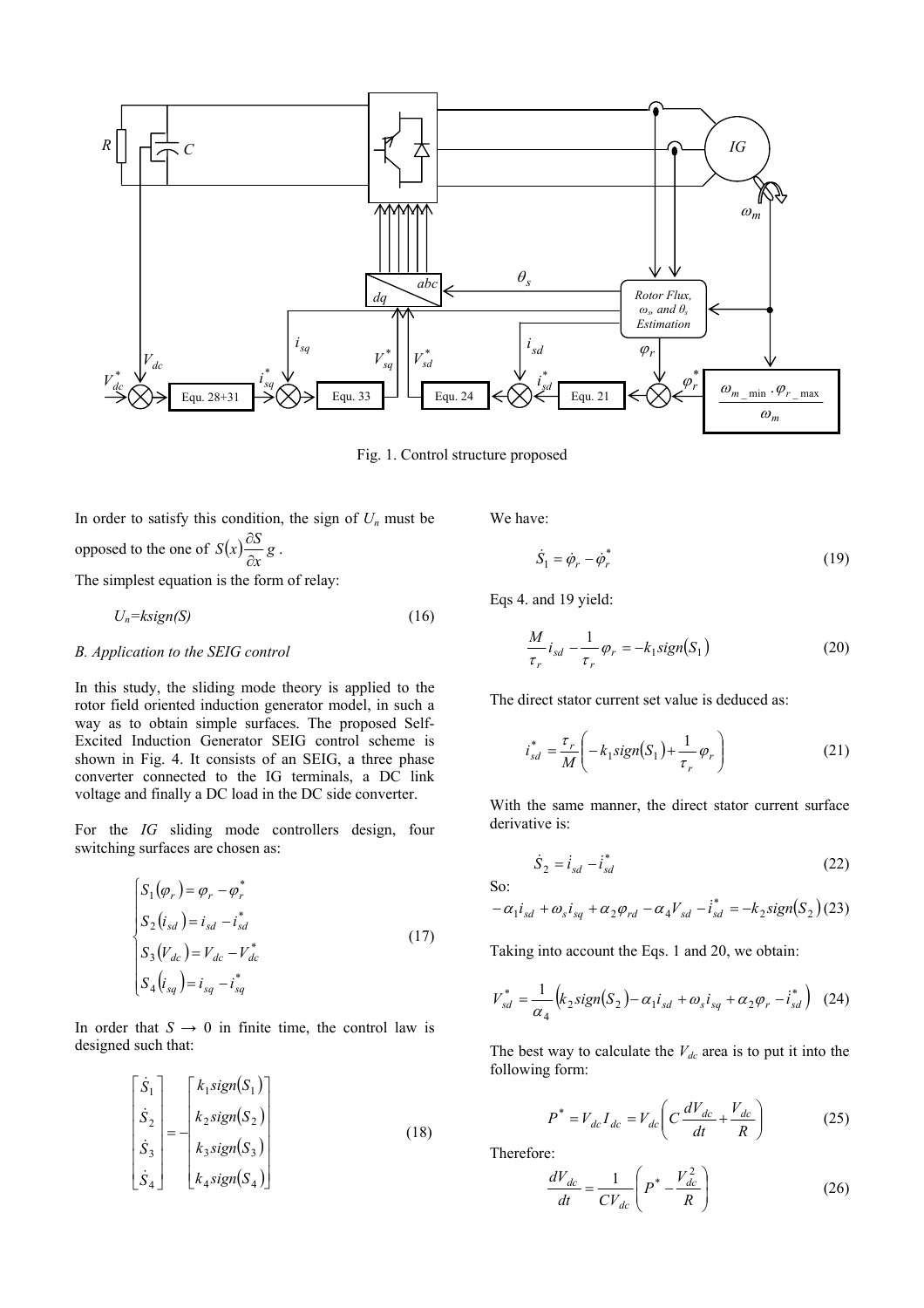The surface of DC voltage is given by:

$$
\dot{S}_3 = \dot{V}_{dc} - \dot{V}_{dc}^* \tag{27}
$$

Eqs 18. and 26 give:

$$
P^* = \frac{V_{dc}^2}{R} - CV_{dc}k_3 sign(S_3)
$$
 (28)

When losses are not taken into account, the electromagnetic torque will be given by:

$$
T_{em} = \frac{P^*}{\Omega} \tag{29}
$$

Since:

$$
T_{em} = p \frac{M}{L_r} \varphi_r i_{sq} \tag{30}
$$

Then:

$$
i_{sq}^* = \frac{L_r}{\omega M} \frac{P^*}{\varphi_r} \tag{31}
$$

Finally, the surface of *isq* is given by:

$$
\dot{S}_4 = \dot{i}_{sq} - \dot{i}_{sq}^* \tag{32}
$$

Taking into account the Eqs. 1, 18 and 32, the quadrature stator volatge component reference value is computed as:

$$
V_{sq}^* = \frac{1}{\alpha_4} \Big( k_4 sign(S_4) - \omega_s i_{sd} - \alpha_1 i_{sq} - \omega_m \alpha_3 \varphi_r - i_{sq}^* \Big) (33)
$$

The reference rotor flux linkage required at any speed is calculated based on this maximum flux linkage, which corresponds to the minimum rotor speed. Hence at any rotor speed the reference rotor flux linkage is given by equation (34) and graphically its variation with rotor speed is shown in Fig. 2.[17]:





Fig. 2. Relationship between rotor speed and rotor flux linkage.

## **4. Simulation Results**

The proposed control has been simulated for an induction machine with the following parameters (1.5 kW,  $cos\varphi=0.8$ , 4 poles, 220V (rms), whose per-phase equivalent circuit constants are:

$$
L_s = L_r = 0.274H
$$
,  $M = 0.258H$ ,  $R_s = 4.85 \Omega$  and  $R_r = 3.805 \Omega$ .

The DC voltage regulation is obtained using the proposed algorithm controller in spite of the presence of disturbances such as step changing of the resistive load and the mechanical speed (when the SEIG is driven by a wind turbine for example). Fig. 3. shows a no-load operation flowed-up by a step changing of the resistive load (250*Ω*) introduced at *t=0.6s* when the DC-bus voltage is set to 600V. A rapid response is obtained and the introduced perturbation is immediately rejected by the control system.

We also showed in Fig. 4. the variation in d-axis, q-axis stator currents and electromagnetic torque in the rotating reference frame.

Fig. 5. shows the stator current and the build up of generated voltage at the terminals of the induction generator.



Fig. 3. DC voltage and rotor flux variation with speed and load variation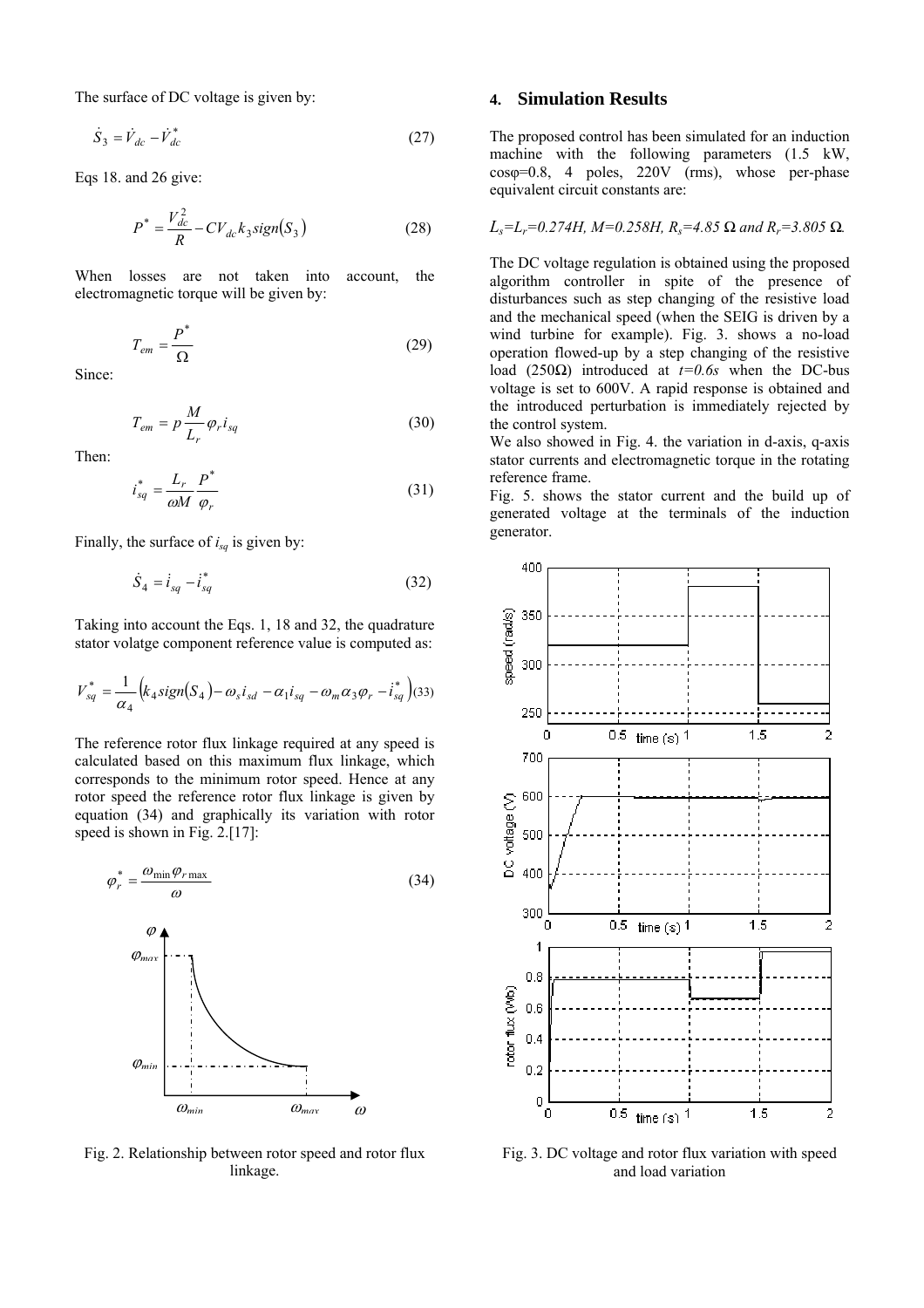

Fig. 4. Dynamics of the SEIG during startup and load variation at 0.6 s



Fig. 5. Generated current and voltage at the terminals of induction generator with load variation at 0.6 s

## **5. Conclusion**

A variable speed system conversion using a SEIG with a PWM inverter is proposed. Stable and independent control of the SEIG rotor flux estimated and the DC-bus voltage by applying the nonlinear sliding mode control is demonstrated. In spite of taking in the account all the system parameters effects, the sliding mode control provides a good dynamic performances of the global *SEIG* conversion system.

## **References**

- [1] A.K. AI Jabri, A.I. Alolah, "Capacitance requirement for isolated self-exicted induction generator," IEE PROCEEDINGS, Vol. 137, Pt. E, No. 3, pp. 154-159, May 1990.
- [2] T.F. CHan, "Capacitance requirements of self-excited induction generators," IEEE Transactions on Energy Conversion, Vol. 8, No. 2, pp. 304-311, June 1993.
- [3] R. J. Harrington, F. M. M. Bassiouny, "New approach to determine the critical capacitance for self-excited induction generators," IEEE Transactions on Energy Conversion, Vol. 13, No. 3, pp. 244-249, September 1998.
- [4] M. A. Elsharkawi, S. S. Venkata, T. J. Williams, and N. G. Butlar, "An adaptive power factor controller for three-phase induction generators," IEEE Trans. Power App. Syst., vol. PAS-104, No. 7, pp. 1825–1831, Jul. 1985.
- [5] N. H. Malik, and A. H. Al-Bahrani, "Influence of the Terminal Capacitor on the Performance Characteristics of a Self-Excited Induction Generator," IEE Proc C., Vol. 137, No. 2, pp. 168- 173, March 1990.
- [6] de Resende, José T.; Schelb, Antônio J.H.C.; Ferreira, Robson; Júnior, Manassés E. P., "Control of the Generated Voltage by a Three-phase Induction Generator Self-excited by Capacitors using Control Techniques," International Conference on Industrial Technology, Vol. 1, pp. 530-535, 10-12 Dec. 2003.
- [7] T. Ahmed, K. Nishida, K. Soushin and M. Nakaoka, "Static VAR compensator-based voltage control implementation of single-phase self-excited induction generator," IEE Proc.-Gener. Transm. Distrib., Vol. 152, No. 2, March 2005, pp. 145-156.
- [8] L. Shridhar, B. Singh, and C. S. Jha, "Transient performance of the self regulated short-shunt selfexcited induction generator," IEEE Trans. Energy Convers., vol. 10, No. 2, pp. 261–267, Jun 1995.
- [9] O. Ojo, "Performance of self-excited single-phase induction generators with shunt, short-shunt and longshunt excitation connections," IEEE Trans. Energy Conversion, vol. 11, No. 3, pp. 477-482, September 1996.
- [10] D. T. H. Tham and D. H. Nghia, "Sliding mode control of induction motor," International Symposium on Electrical & Electronics Engineering 2007, HCM City, Vietnam, pp. 42-47, October 2007.
- [11] K. Idjdarene, D. Rekioua, T. Rekioua and A. Tounsi, "Control strategies for an autonomous induction generator taking the saturation effect into